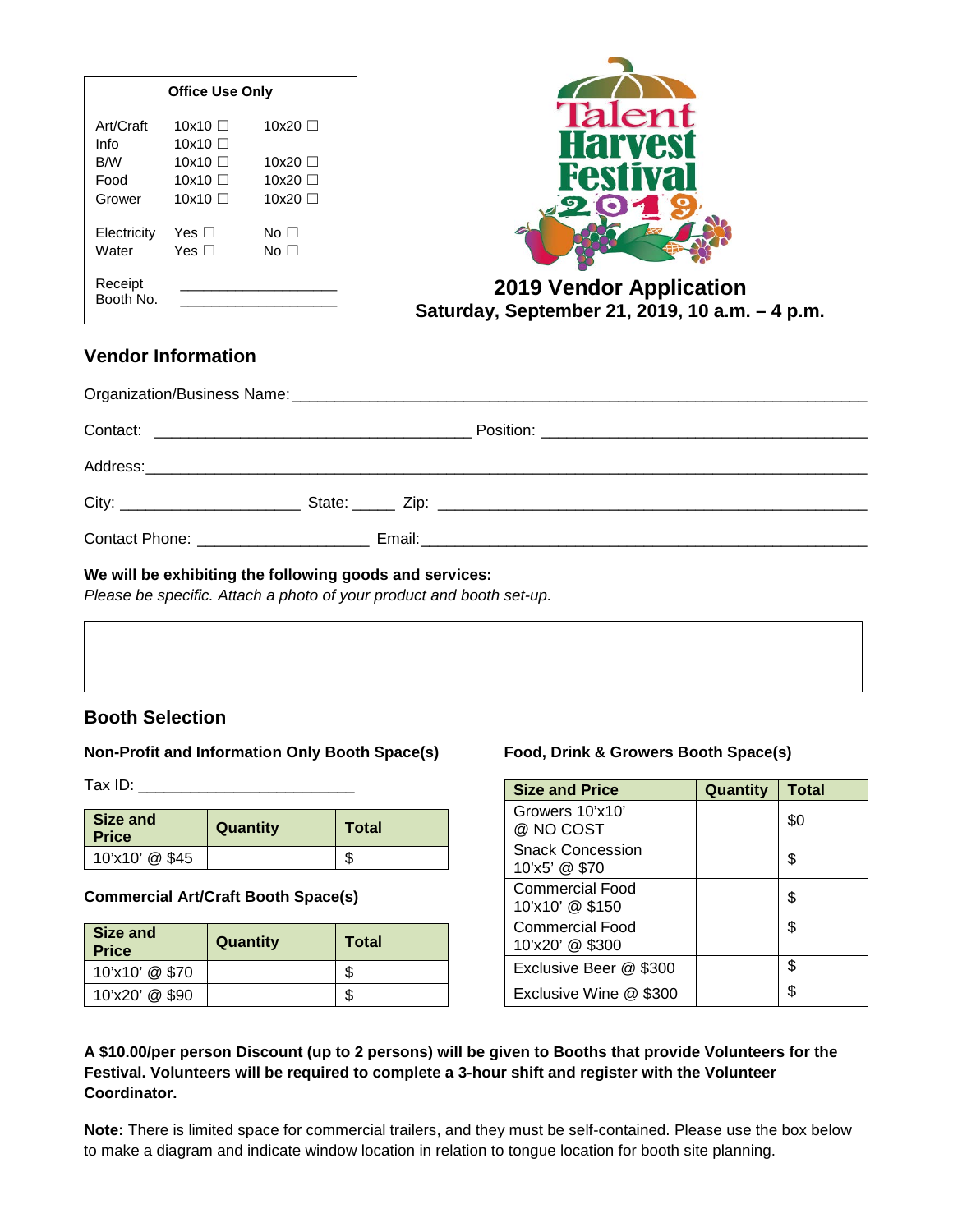| Trailer dimensions: |
|---------------------|
| Tongue length:      |

#### **Utilities**

*Note that electricity and water spaces are limited and will be assigned to those whose applications are received first. Applicants must bring their own commercial grade extension cords, if needed.*

□ Electricity (included in booth fee; see Rules & Regulations) Total amperage needed: \_\_\_\_\_\_\_\_\_\_\_\_

☐ Water (included in booth fee; see Rules & Regulations)

#### **Payment**

### **TOTAL BOOTH FEE:**

**If application is received or postmarked after September 4, 2019, an additional \$10 fee will apply.**

- $\Box$  Total payment submitted
- $\Box$  Photos of work/product and booth set-up enclosed

#### **Agreement**

Plan for any type of weather as the Harvest Festival happens rain or shine!

#### **All vendors and growers:**

- 1. I/We agree to abide to all rules, regulations and guidelines provided by the City of Talent and Vendor & Grower Rules and Information. (initial)
- 2. I/We agree to be set up by 8:30 p.m. on September 20<sup>th</sup> and be completely torn down by 6:00 p.m. on September 21<sup>st</sup> \_\_\_\_\_\_\_ (initial)
- 3. I/We agree to remain at the Harvest Festival regardless of booth activity. \_\_\_\_\_\_\_\_ (initial)
- 4. I/We agree to have all vehicle required set-up done Friday, September 20, 2019 by 8:30 p.m. \_\_\_\_\_\_ (initial)

**DISCLAIMER:** The City of Talent is not responsible for any injury, damage or loss that may occur to any person, animal or equipment belonging to the applicant, its agents, servants or employees or any other person or property. Applicant hereby agrees to protect, indemnify and hold the City of Talent, its agents, servants and employees harmless from any claim or damage which may be asserted for loss of or damage to any property whatsoever, or for personal injury to or death of any person caused by or contributed to in any way by applicant. When possible a certificate of insurance should be supplied.

"I/We have read, understood and retained a copy of the Rules and Regulation and this application and agree to all terms and conditions. I/We understand that vendors violating rules, regulations or guidelines may have their application and future participation revoked at any time for violations deemed by City of Talent and the Harvest Festival Committee."

| Signature of Responsible Party |  |
|--------------------------------|--|
|                                |  |

Print Name

**Staff will send you an approval of your application upon receipt. Please make checks payable to:** Talent Harvest Festival, P.O. Box 445, Talent, OR 97540.

**Questions?** Contact Leslea Heiken at 541-535-1566 or lheiken@cityoftalent.org.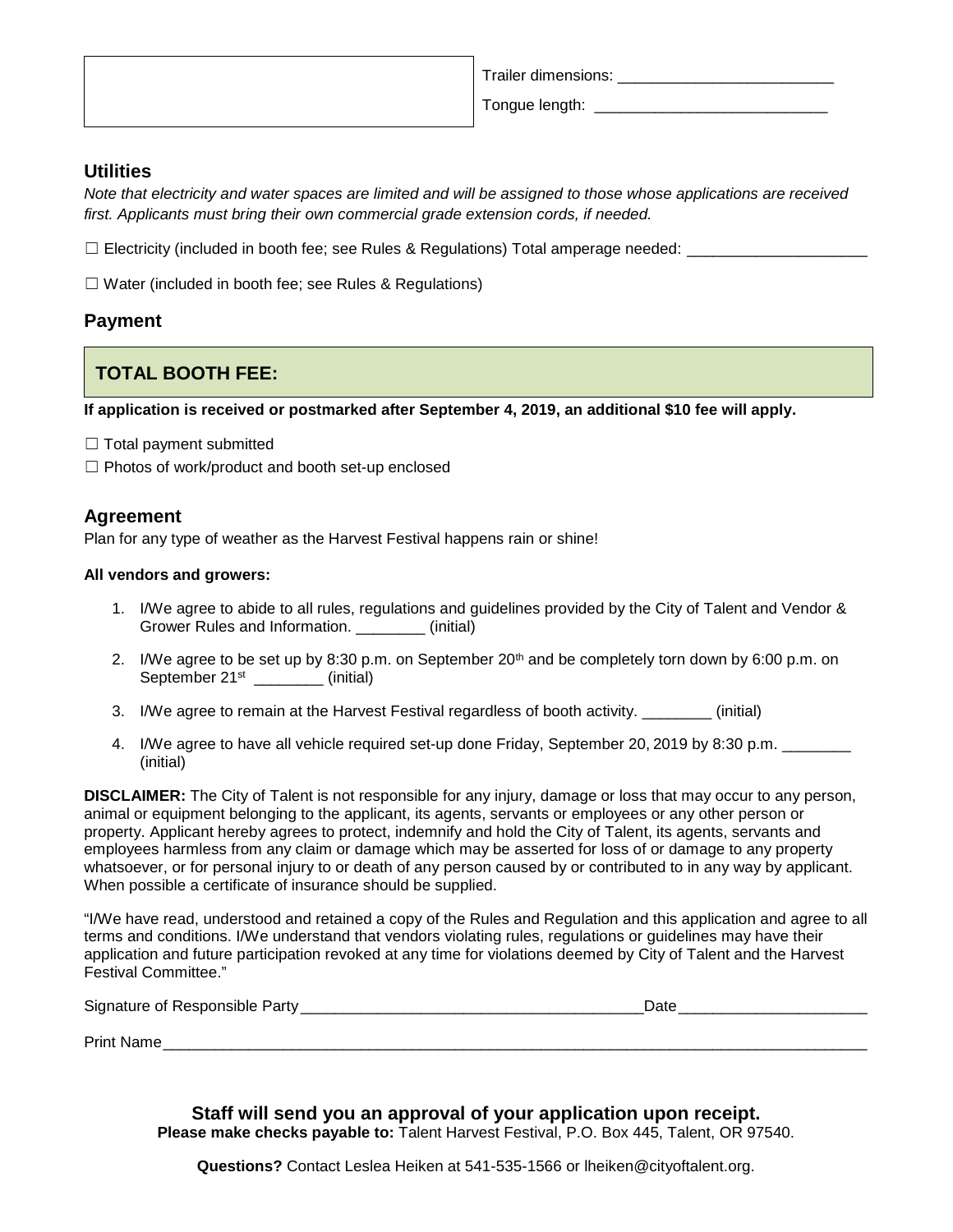# 2019 Talent Harvest Festival - Zero Waste Information

We are proud to announce that we are striving to be a Zero Waste event! Zero Waste events are a great way to show our commitment to the environment and our community goals. As a vendor, you are key to the success of our Zero Waste goal. The Festival has already taken several steps to eliminate landfill items and *planning ahead is a must*.

Please read through the information below to ensure you are in compliance with the festival rules and regulations. We want you to have the best vendor experience possible. If you have any questions about what is or is not allowed please contact **harvestfestival@cityoftalent.org** to verify.

## **Provided by the Harvest Festival:**

- Waste Stations for recycling and composting
- Utensils: forks, spoons, knives

- Non-plastic substitutions for disposable service ware
- *Plates, food boats, bowls, napkins made of materials like paper, hemp, bamboo, wheat, seaweed, fungi, glass, sugarcane, pasta, cardboard*
- Soda/Drink Cans or Glass Bottles
- Edible materials
- Aluminum foil

## **Allowed Items: Prohibited Items:**

- Single use plastics
- *Bags, cutlery, straws, bottles, plates, bowls, sauce containers*
- Items that say "Compostable"
- Single use condiment pouches
- Drink pouches
- Plastic wrap
- Styrofoam

## **Encouraged Practices:**

- Avoid pre-packaged food, small plastic toys, gadgets, doodads, etc
- QR Code or taking a photo of flyer rather than handing them out
- Offering a discount to customers that bring their own containers
- Creating a menu with finger-foods and hand-held foods
- Raffles or reusable goodies instead of SWAG
- Use of recycled paper products
- Limited or no packaging
- Bags upon request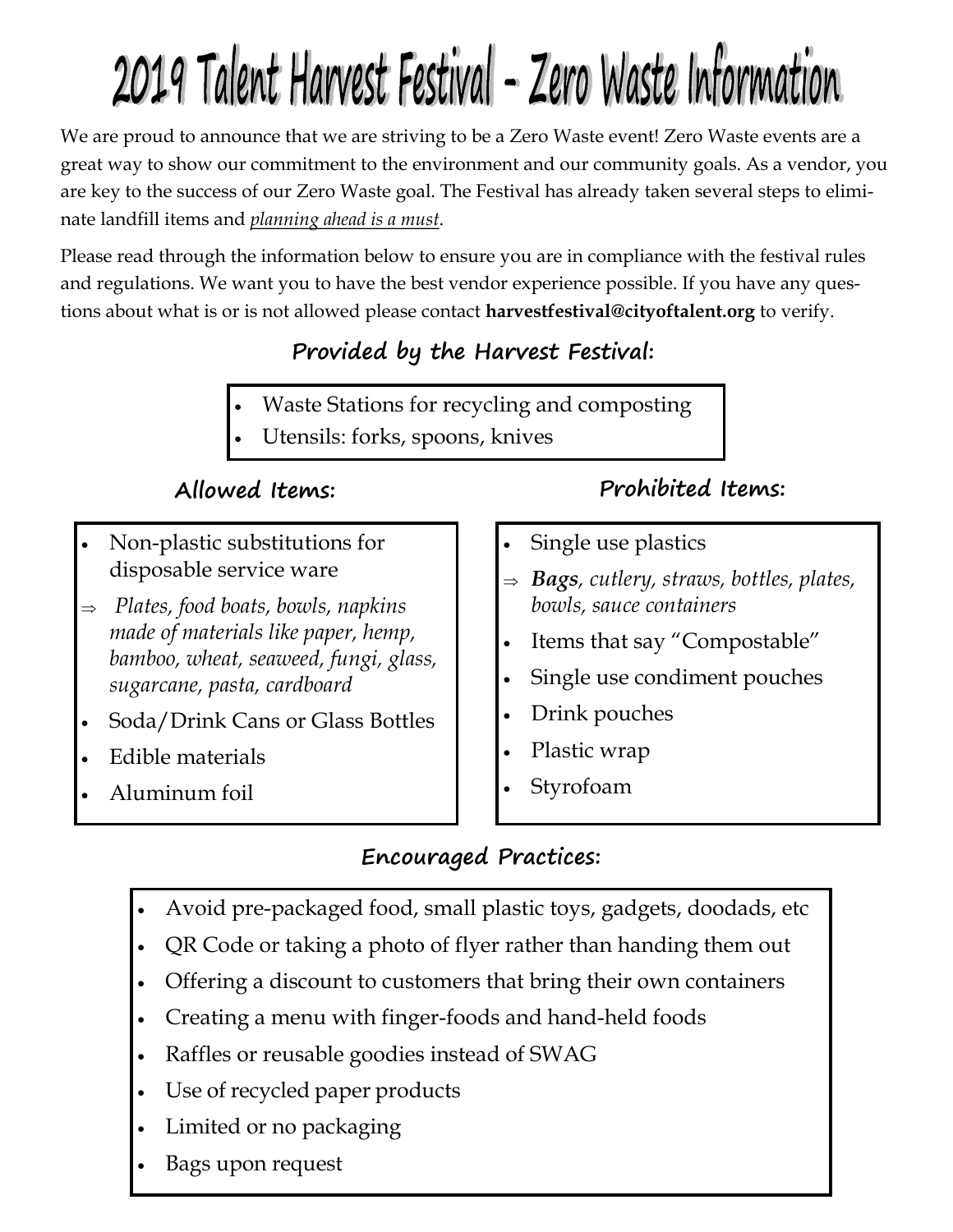## **Health Department Information**

 $\Box$  The Food Service Division of the Jackson County Health Department is your source of information on food regulations and licenses. Check their website www.co.jackson.or.us or call at 541-774-8206 for more information.

 $\Box$  You are required to have a Temporary Restaurant License for the day.

 $\Box$  You will need to have at least one person with a current Food Handler's permit.

 $\Box$  Must display Proof of the Temporary Restaurant license and Food Handler's permit at your booth.

## **General Information**

Your booth may be inspected by the Jackson County Health Department for food safety compliance as well as the Fire Department if using electricity.

 $\sim$ 

Thank you for your interest in the Talent Harvest Festival. Your cooperation and preparation will make for a smooth event day.

 $\sim$ 

"I/We have read, understood and retained a copy of the Zero Waste Information and this application and agree to all terms and conditions. I/We understand that vendors violating rules, regulations or guidelines may have their application and participation revoked at any time for violations deemed by City of Talent and the Harvest Festival Committee."

**Print Name: \_\_\_\_\_\_\_\_\_\_\_\_\_\_\_\_\_\_\_\_\_\_\_\_\_\_\_\_\_\_\_\_\_\_\_\_\_**

**Signature of Responsible Party:** \_\_\_\_\_\_\_\_\_\_\_\_\_\_\_\_\_\_\_\_\_\_\_\_\_\_\_\_\_\_\_\_\_\_\_\_\_\_\_\_\_

| Date: |
|-------|
|-------|